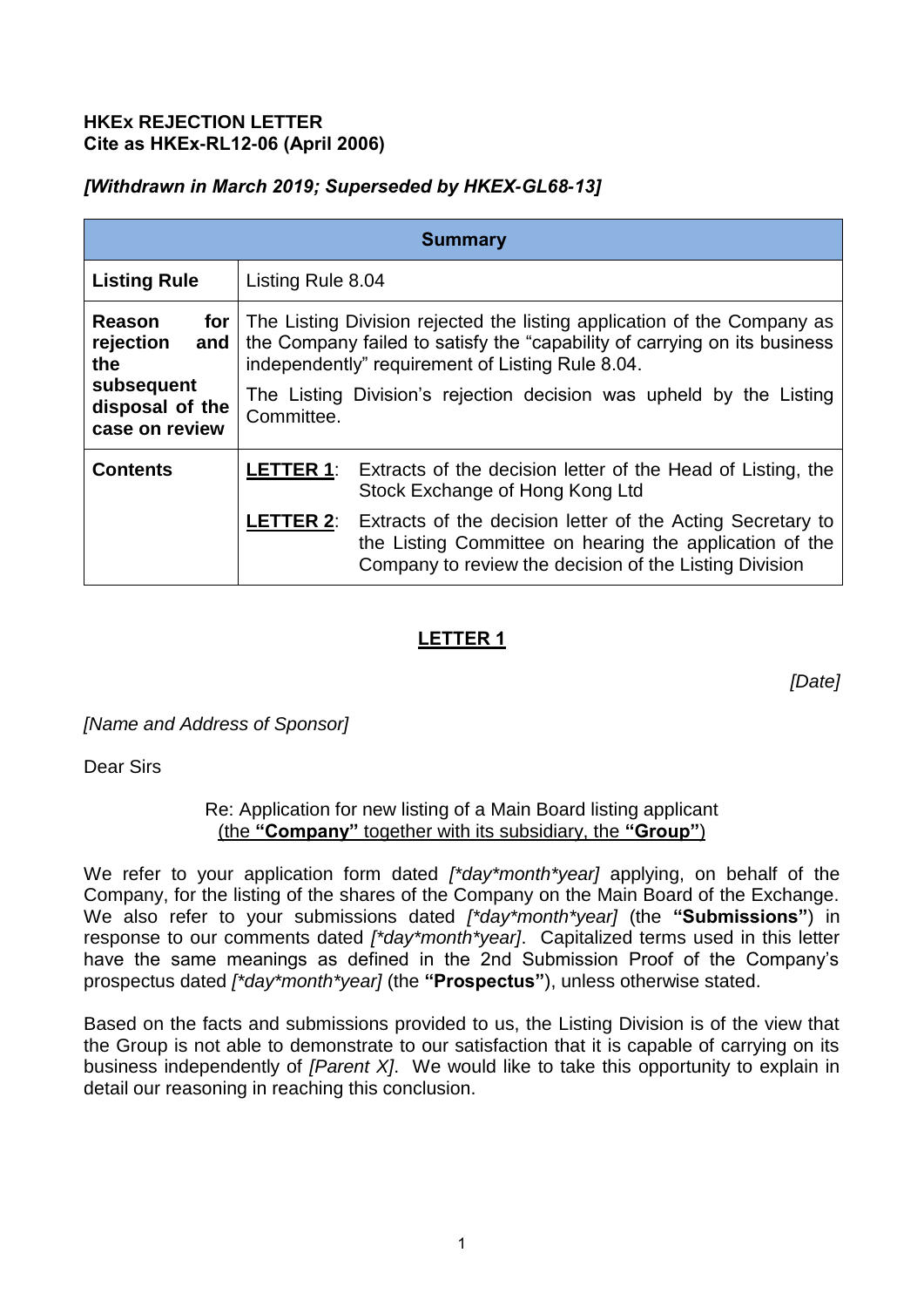# **1. Background**

- 1.1. The Group is a provider of *[certain financial services, namely "Service 1", "Service 2" and "Service 3"],* in Hong Kong with access to an extensive distribution network in *[Asia]*, operating for over 25 years. Upon completion of the proposed listing, *[Parent X]* will be the ultimate controlling shareholder of the Company controlling, directly and indirectly, approximately *[75%]* of the Company's issued share capital and will be entitled to nominate all members of the board of directors of the Company and control matters requiring shareholders' approval. There are proposed to be ten members of the Board of Directors of the Company, five of whom have long-standing working relationships with *[Parent X]* and are officers or directors of *[Parent X]* or an affiliated company:
	- *[Mr. A]*, a non-executive director, is the Chairman of *[Parent X]*;
	- *[Mr. B]*, a non-executive director, is the President of *[Parent X]*;
	- *[Mr. C]*, an executive director, is a director of *[Parent X]* and the President of *[Parent Group T]*, a subsidiary of *[Parent X],* and intends to devote 50% of his time to the business of the Group;
	- *[Mr. D]*, an executive director, is a director of *[Parent Group U],* a subsidiary of *[Parent X],* and intends to devote 50% of his time to the business of the Group; and
	- *[Mr. E]*, an executive director, is a director and an executive vice president of *[Parent Group V]*, a subsidiary of *[Parent X],*
- 1.2. Immediately after the proposed listing, both the Group and *[Parent X]* will be engaged in (1) *[Service 1]*; (2) *[Service 2]*; and (3) *[Service 3]*. The proposed delineation of the business of the Group from that of *[Parent X]* is described in detail in the Prospectus. However the Prospectus also states that in conducting its operations the Group is, to a certain extent, dependent on *[Parent X]*. Among other things, the Group relies on *[Parent X]* for:
	- the referral of clients:
	- the distribution services *[relating to Service 1]* through *[Parent X's]* branch network in *[Asia]*;
	- the information technology system necessary to perform certain core functions, including the processing of *[services required for Service 1]*;
	- *[the trading revenue generated by Service 3]*;
	- certain support services, such as strategic research and development, product development and marketing for *[Service 1]*; and
	- correspondent *[financial]* services.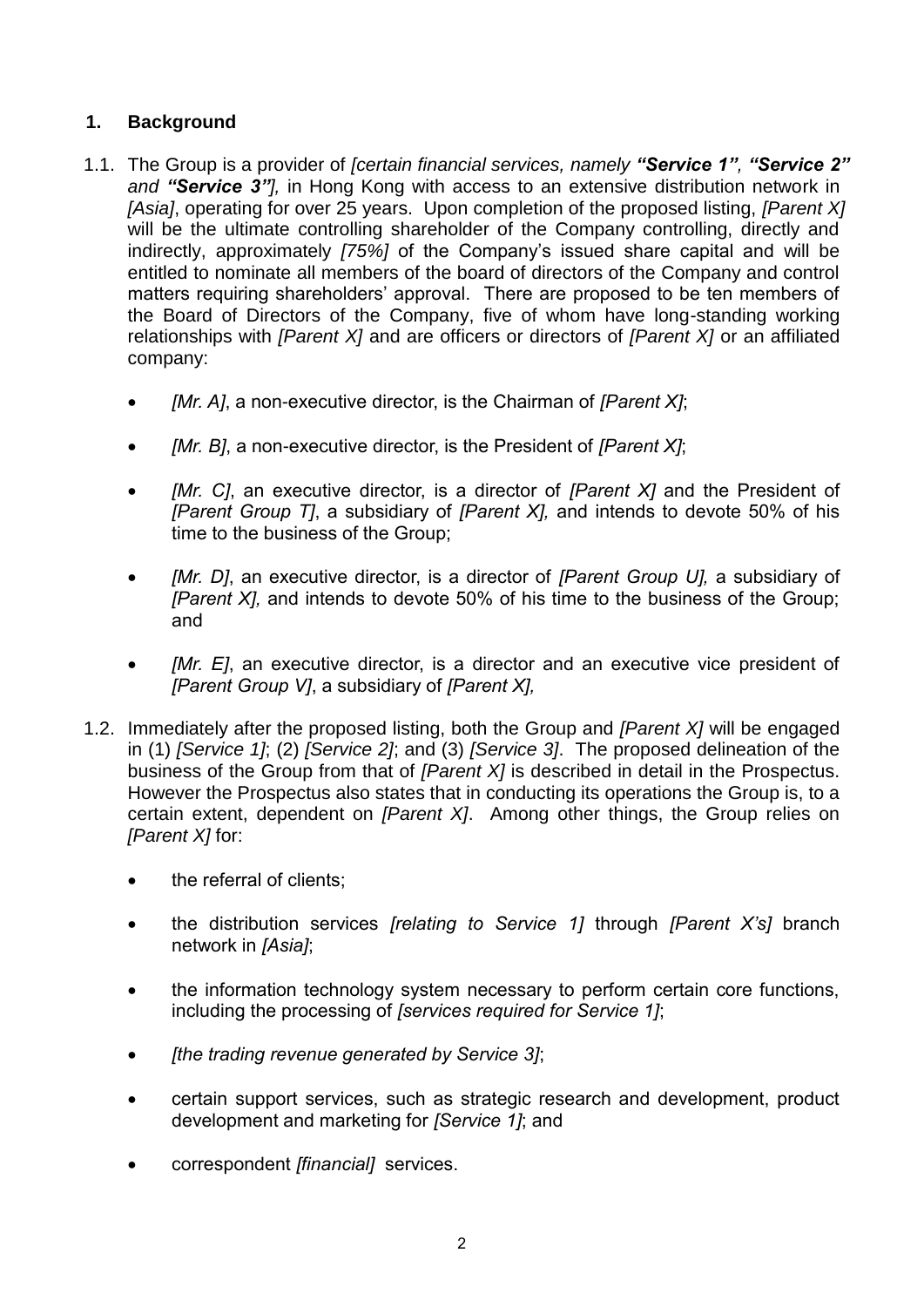- 1.3. In addition, the Group includes a *[subsidiary engaging in the provision of Service 2]* which is regulated by the Hong Kong Monetary Authority (**"HKMA"**) and the HKMA requires *[Parent X]* to provide the Group company with such support and assistance as may be required to ensure that the Group company maintains its capital and liquidity levels in accordance with the requirements of the HKMA.
- 1.4. The Prospectus includes a description of a number of exempt and non-exempt connected transactions between the Group and *[Parent X]*. In particular, the nonexempt continuing connected transactions described include:
	- provision of inter-group lending services by members of the Group to *[Parent X's]* Group;
	- purchase of *[certain foreign currency]* from *[Parent X]*;
	- sale of *[certain foreign currency]* to *[Parent X's]* Group;
	- provision of support services by *[Parent X's]* Group to the Group, specifically:
		- o distribution support services;
		- o arranging cash to do remittances by third party companies;
		- o conducting credit reviews; and
		- o seconding of management and supervisory staff from *[Parent X]* to the Group;
	- provision of *[certain auxiliary financial services]* by *[Parent X's]* Group to the Group; and
	- licence of *[certain]* system software to *[Parent X's]* Group.

### **2. The Issues**

- 2.1. Given the nature of the relationship between the Group and its controlling shareholder, *[Parent X]*, has the Company demonstrated to the satisfaction of the Exchange that the Group's business can be carried out independently of *[Parent X]* as contemplated by paragraph 27A of Appendix 1A of the Listing Rules? If not, should the Company and its business be considered unsuitable for listing under Rule 8.04 of the Listing Rules?
- 2.2. *[Portion of Letter Purposely Omitted Regarding a Waiver Application Which Does Not Form the Subject Matter of the Rejection].*

### **3. Analysis – Independence and Suitability for Listing**

3.1 The Listing Division has reviewed the relationship of the Group with *[Parent X]* in both quantitative and qualitative terms.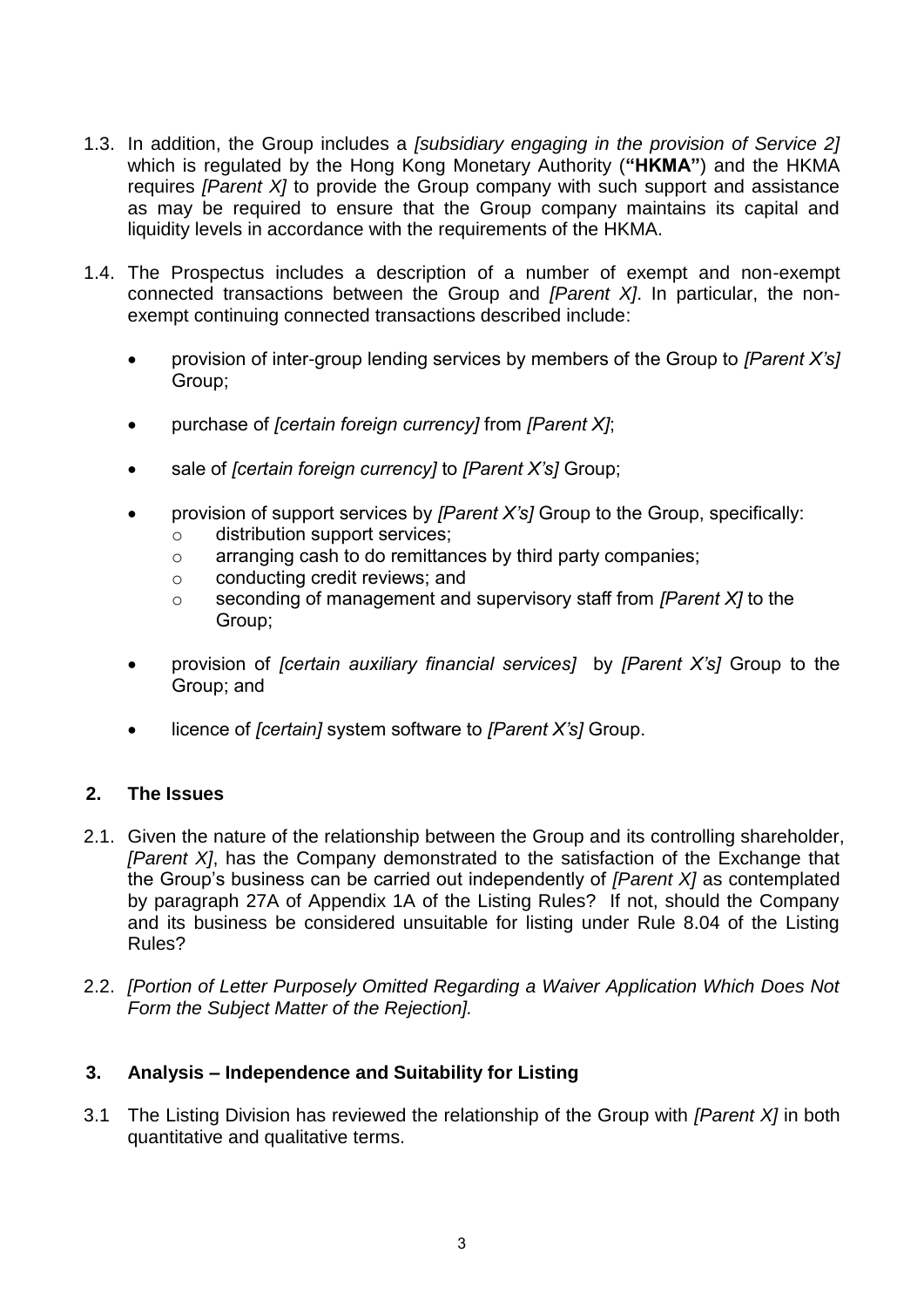# *Quantitative Aspects*

- 3.2 For the quantitative aspects, our analysis focused principally on the following three types of services provided by the Group:
	- *[Service 1]*;
	- *[Service 2]*; and
	- *[Service 3]*.
- 3.3 *[Service 1]*
- 3.3.1According to the breakdown by business segment as shown on page *[\*]* of the Prospectus, *[Service 1]* accounted for *[approximately 60%]*, *[approximately 70%]*, *[approximately 60%]* and *[approximately 70%]* of the Group's total income for each of the three years *[of the Track Record Period ("Year 1", "Year 2" and "Year 3")]* and the six months *[immediately after the Track Record Period ("Stub Period")]* respectively. We note that the Group relies on the distribution network of *[Parent X]* in *[Asia]*.
- 3.3.2We note your argument that while unlikely, it is technically possible for the Group to arrange the delivery of the *[relevant service]* through a *[third party]* network in *[Asia]* instead of through *[Parent X]*. However, although the Group could look for alternative distribution network in *[Asia]* for distribution, in our view, it has not demonstrated whether another alternative distribution network could be easily identified and utilized, particularly in light of *[Parent X's]* controlling shareholder position.
- 3.3.3As such, we consider that the distribution network of *[Parent X]* is a crucial part of the operation of *[Service 1]*. This is supported by the Prospectus itself which recognizes that in the event that *[Parent X]* is unable to handle distribution on behalf of the Group, the Group might not be able to establish its own distribution network in *[Asia]* on terms acceptable to the Group and the Group's business would be adversely affected.
- 3.4 *[Service 2] [*note*: Service 2 involves payment of interest to the Group's customers]*
- 3.4.1According to the breakdown by business segment as shown on page *[\*]* of the Prospectus, *[Service 2]* accounted for *[approximately 40%]*, *[approximately 30%]*, *[approximately 20%]* and *[approximately 20%]* of the Group's total income for each of the three years of the *[Track Record Period]* and the *[Stub Period]* respectively. We note that the *[operation of Service 2]* by the Group and related financial services division receives client referrals from *[Parent X]*, in particular clients who are residents of *[Asia]* with long-standing relationships with *[Parent X]*.
- 3.4.2We also note from your reply of your submission of *[\*day\*month\*year]* that the interest expenses paid to customers arising from those clients referred from *[Parent X]* represented *[approximately 60%]*, *[approximately 70%]*, *[almost all]* and *[almost all]* of the Group's total interest expense for each of the three years of the *[Track Record Period]* and the *[Stub Period]* respectively. As such, we consider that nearly all of the Group's clients are referred from *[Parent X]*.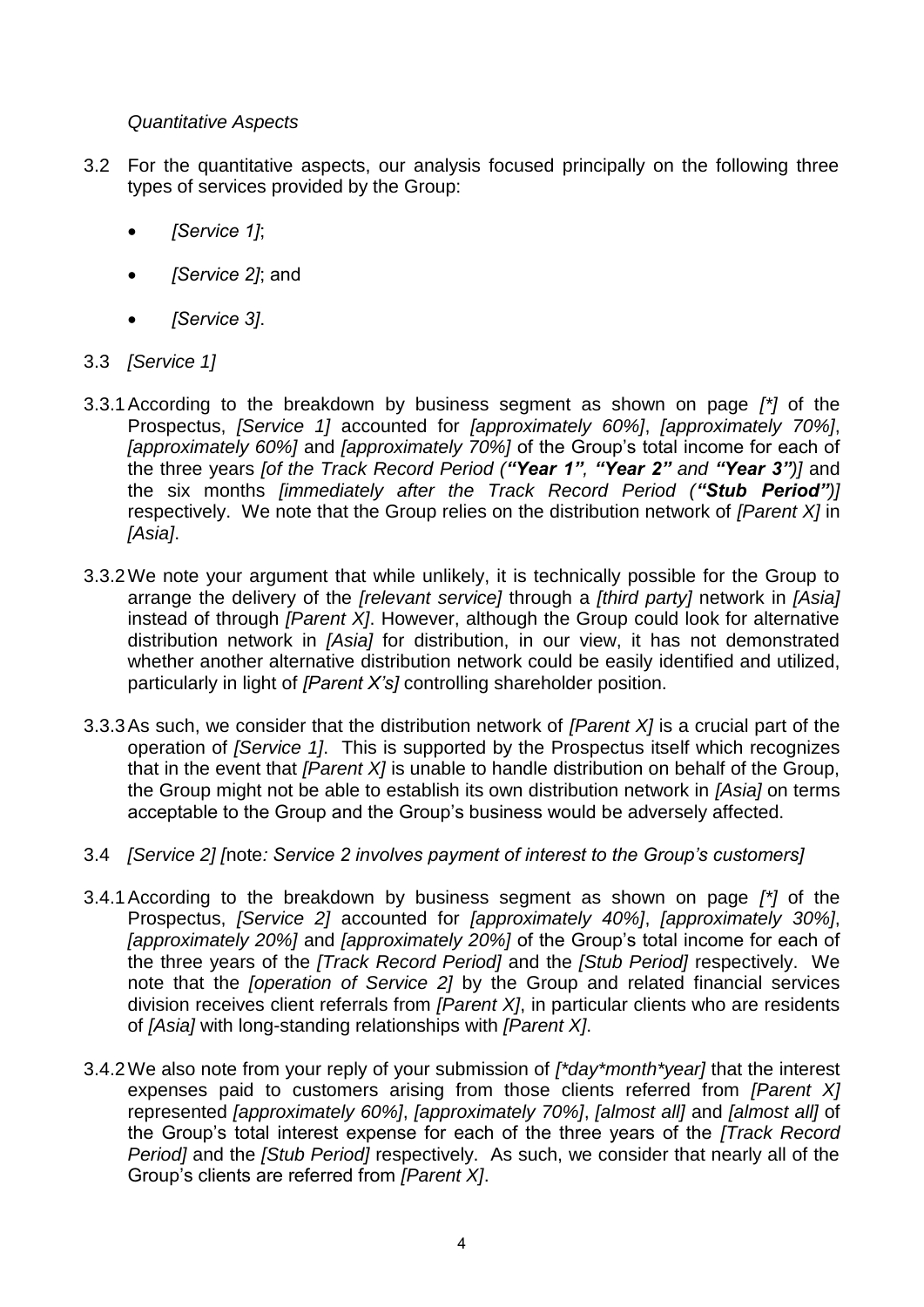# 3.5 *[Service 3]*

- 3.5.1According to the breakdown by business segment as shown on page *[\*]* of the Prospectus, *[Service 3]* accounted for *[approximately* 2*0%]* and *[approximately 10%]* of the Group's total income for *[Year 3]* and the *[Stub Period]* respectively. We note that for this income stream, the Group engages in *[the provision of the relevant service]* for *[Parent X's]* various international branches, and the Group relies on *[Parent X's]* needs to generate the trading revenue for *[Service 3]* of the Group.
- 3.5.2According to the Prospectus and the submissions by the Sponsor, the Group began to actively pursue this segment of *[Service 3]* in *[Year 3]* to diversify its business from *[Service 1]*. In fact, we note from the breakdown of turnover to connected persons on page *[\*]* of the Prospectus that the Group derived income relating to *[Service 3]* from *[Parent X]* branches of approximately HK\$*[10]* million in *[Year 3]* (compared with the net profit of the Group for *[Year 3]* of approximately HK\$*[30]* million) and no such income was generated in *[Year 1]* and *[Year 2]*. Without the income from *[Service 3]*  derived from *[Parent X's]* branches, the Group may not be able to meet the minimum profit requirement as required under Rule 8.05(1)(a) of the Listing Rules.

### *Qualitative Aspects*

- 3.6 For the qualitative aspects, our analysis focused principally on the following two areas:
	- support and guarantee from *[Parent X]* to comply with requirements of HKMA; and
	- reliance on infrastructure of *[Parent X]*.
- 3.7 Support and guarantee from *[Parent X]* to comply with requirements of HKMA
- 3.7.1We note that *[Subsidiary A]*, a principal operating subsidiary of the Company, is a company *[that involves in provision of Service 2]*. As such, HKMA requires *[Parent X]* to provide *[Subsidiary A]* with such support and assistance as may be required to ensure that *[Subsidiary A]* maintains its capital and liquidity levels in accordance with the requirements of HKMA.
- 3.7.2If *[Parent X]* does not give such support or guarantee to *[Subsidiary A]*, *[Subsidiary A]* would not be able to satisfy the requirements of HKMA and *[Subsidiary A]* would not be qualified to operate as a registered company *[under the relevant regulations prescribed by HKMA]*. In such situation, the Group's business and operations relating to *[Service 2]* would be seriously affected.
- 3.7.3As a result of these regulatory requirements, we consider the Group's reliance on *[Parent X]* to be substantial and not easily replaced.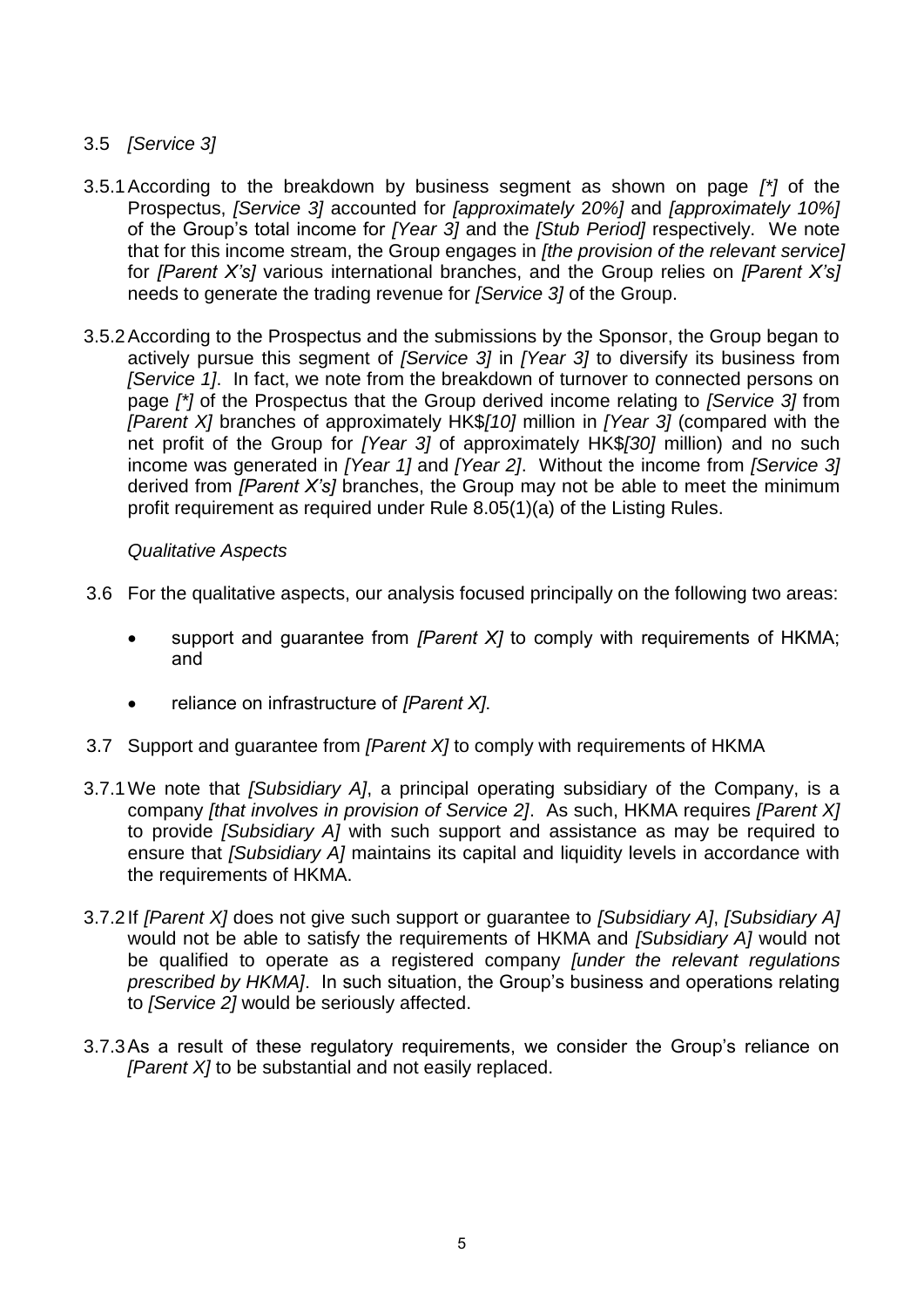- 3.8 Reliance on infrastructure of *[Parent X]*
- 3.8.1We note that the Group relies on *[Parent X's]* information technology system to perform functions such as data-processing of remittances. *[Parent X]* has also agreed to provide to the Group certain support services using its expertise such as *[\*]*.
- 3.8.2In order to implement such support services, *[Parent X]* would provide the Group with access to its information technology and technological support *[for the provision of services relating to Service 1]*.
- 3.8.3Although we note that a fee is being charged by *[Parent X]* on normal commercial terms in the provision of the above services, we consider the reliance on the infrastructure of *[Parent X]* to be critical for the Group's operations. If *[Parent X]* does not provide such information technology and technical support to the Group, the Group would be required to find replacement to obtain such support under which the terms of the support services might not be negotiated on terms acceptable to the Group. Even if the Group were able to obtain such information technology and technical support to implement and process its services, it may incur extra operating costs and its financial results may be adversely affected.
- 3.9 Conclusion
- 3.9.1Our analysis on the relationship of the Group with *[Parent X]* in both quantitative and qualitative terms set forth above has led us to conclude that the Group is not able to demonstrate to our satisfaction that it is capable of carrying on its business independently of *[Parent X]*.

# *Suitability for Listing*

- 3.10 The Sponsor submitted in its Form A1 that, among other things, all the qualifications for listing set out in the Listing Rules have been met or fulfilled, insofar as required to be met or fulfilled prior to application. This included Listing Rule 8.04 which requires the Group and its business to be suitable for listing.
- 3.11 The Listing Division considers that the requirement under paragraph 27A of Appendix 1A of the Listing Rules is not merely a disclosure issue if the listing applicant is so dependent on its controlling shareholder that consequently it cannot carry on its business independently of its controlling shareholder. The Listing Division is of the view that it is crucial for the listing applicant to be independent from the controlling shareholder after listing such that the influence of controlling shareholder on the listing applicant is kept to a minimum and the interest of the shareholders can be protected accordingly. Otherwise, the listing applicant and its business will be, in the opinion of the Exchange, considered unsuitable for listing under Rule 8.04 of the Listing Rules.

# **4. Conclusion**

4.1 Based on the analysis set forth above and having considered the information submitted, we consider that the Group's relationship with *[Parent X]* is so fundamental to its business operations that the Group has not able to demonstrate to our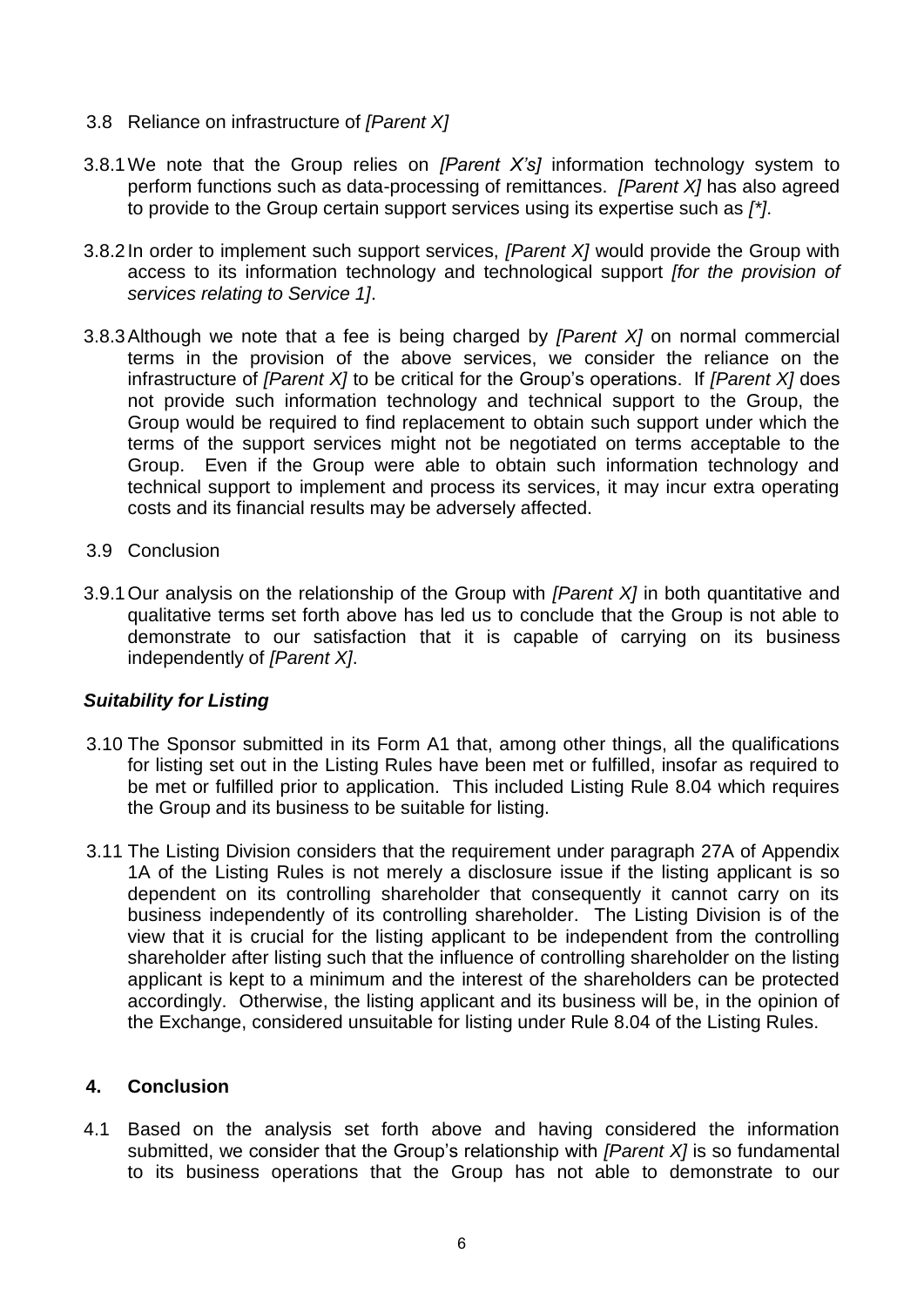satisfaction that it is capable of carrying on its business independently of *[Parent X]*. As such, the Company and its business are, in the opinion of the Exchange, considered unsuitable for listing under Rule 8.04 of the Listing Rules. On this basis, the Listing Division has decided to reject the listing application of the Company.

#### *[Portion of Letter Purposely Omitted]*

Pursuant to Rule 2B.07(1) of the Listing Rules, the Company has the right to have this decision reviewed by the Listing (Review) Committee.

*[Portion of Letter Purposely Omitted]* 

Yours faithfully, For and on behalf of The Stock Exchange of Hong Kong Limited

*[Signed]* 

Head of Listing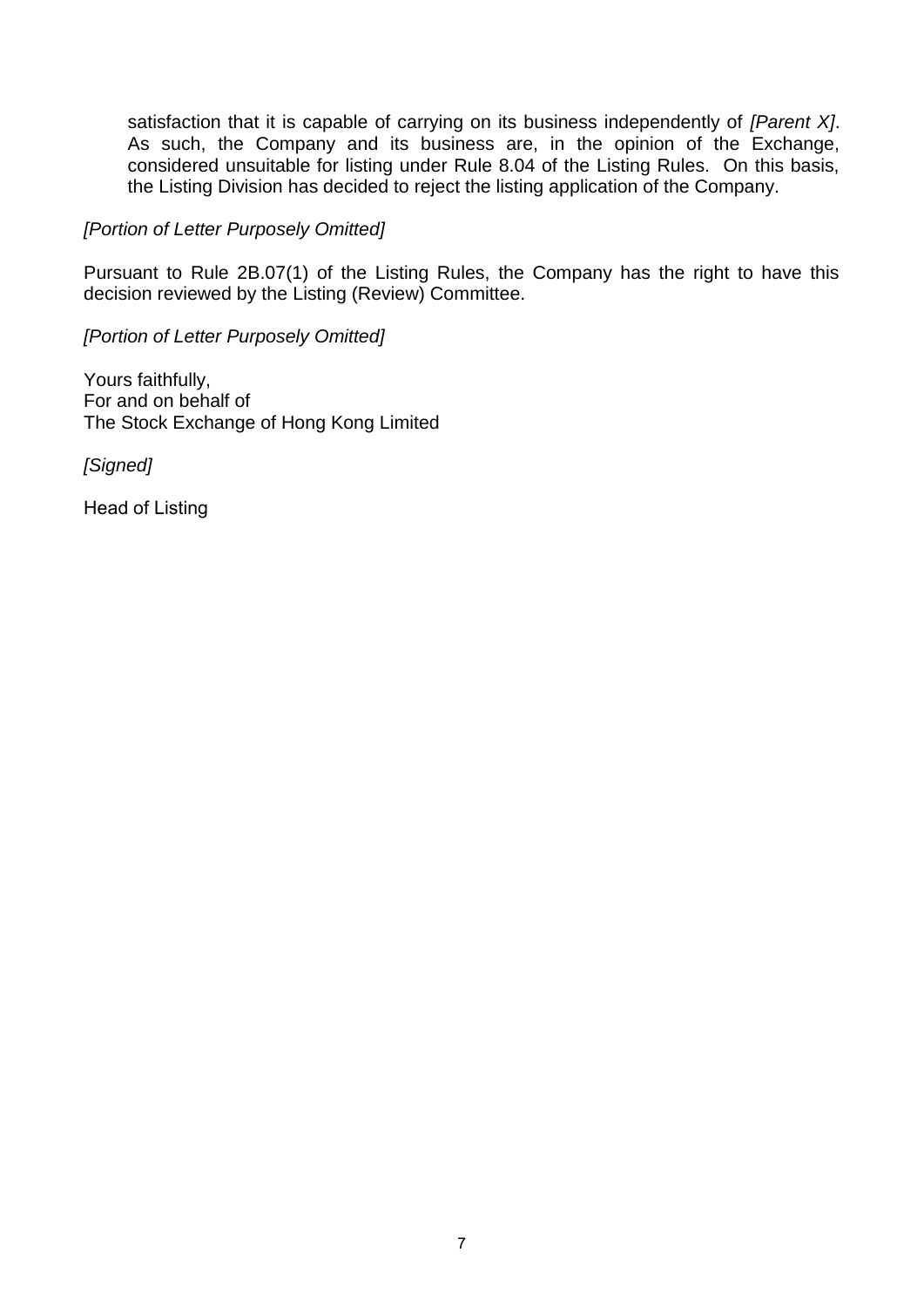# **LETTER 2**

*[Date]*

### *[Name and Address of Sponsor]*

Dear Sirs

### Re: Review Hearing of the Listing Committee (the **"Review Hearing"**) regarding the Company Date of the Review Hearing: *[\* day \* month\* year]*

On *[\* day\* month\*year]*, the Listing Committee of The Stock Exchange of Hong Kong Limited conducted a review hearing (the **"Review Hearing"**) to consider an application from the Company for a review of the decision of the Listing Division set out in *[LETTER 1]* dated *[\* day\* month\* year]*, (the **"Decision"**).

The Review Hearing was conducted before the Listing Committee comprising *[names of members purposely omitted]* (the **"Committee"**).

*Note: Terms and expressions used and defined in the written submission of the Listing Division shall have the same meanings when used herein unless otherwise defined.*

# **Decision**

The Committee considered the submissions (both written and oral) made by the Company and the Listing Division. The Committee decided to uphold the Decision to reject the Company's listing application on the basis that the Company has failed to satisfy Rule 8.04 of the Listing Rules.

### **Reasons**

The Committee arrived at its decision for the following reasons:

- 1. The Company is engaged in the provision of *[financial services, namely Service 1, Service 2 and Service 3]*. The Company acknowledged in its written submission that the Group relied on *[Parent X]* to a certain extent in conducting its operations. However, the Committee considered that the Group's business operations were primarily dependent on *[Parent X]*:
	- (a) Referral of clients by *[Parent X]*

The Group was dependent on *[Parent X]* for referral *[regarding Service 2]* during the track record period. This was evidenced by the fact that the interest expenses paid to clients referred by *[Parent X]* represented *[approximately 60%]*, *[approximately 70%]*, *[almost all]* and *[almost all]* of the Group's total interest expense for each of the three years of the *[Track Record Period]* and the *[Stub Period].*